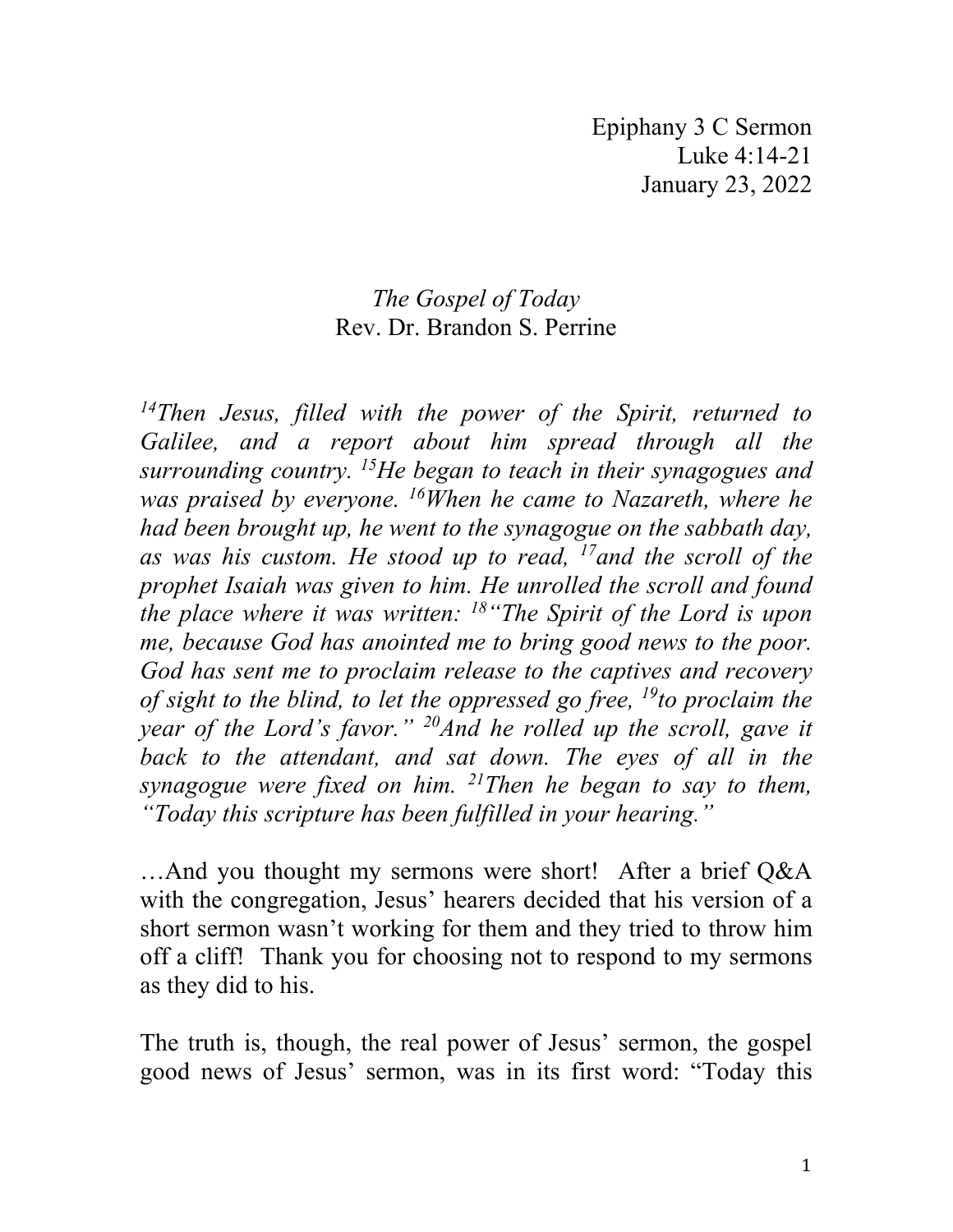scripture has been fulfilled in your hearing." Today. Not yesterday, not tomorrow. Today. That's where the good news is.

In  $21<sup>st</sup>$  century America, we are rarely, if ever, truly centered in the present moment as the moment of promise. We either look back to the good old days or we look ever forward. As children and youth, we look forward to being grown-ups, choosing our own clothes, setting our own menu, determining our own bedtime or curfew, making our own rules. As adults we look forward to retirement, or to finishing a massive project and the slow-down at work that's sure to come with it, or life post pandemic, or just simply getting through another day. Or we fear the future and the uncertainty that it holds. Rarely do we grab the reigns and ride boldly in the present moment. Rarely do we center ourselves in the here and now—appreciating it for what it is, for the moment of consciousness we have to enjoy it.

Faith communities too are often consumed with memories of the past and hopes and fears for the future. Dr. Diana Butler Bass, scholar, historian, and author, writes that, "Speaking of the past may take a form of maintaining buildings and structures, of teaching ancient texts, and passing on patterns of life and values from ancestors . . . [While] speaking of the future is often wrapped up in hopes for salvation and eternal life, desires for answered prayers, for the children to hold onto faith or 'come back to church.'" She continues that, "Both past and future are important to vibrant communities; healthy and life-giving practices of honoring our ancestors and embracing a hopeful future derive from the witness of the whole biblical tradition."[1](#page-1-0)

The rub comes for Bass though, when the primary location of faith lies in nostalgia—a view that past that was better than the present or future—or a view of the future where all our hopes and dreams

<span id="page-1-0"></span><sup>1</sup> Diana Butler Bass. "The Power of Today," Day1.org, January 24, 2016, [https://day1.org/weekly](https://day1.org/weekly-)broadcast/5d9b820ef71918cdf2003dc8/the\_power\_of\_today.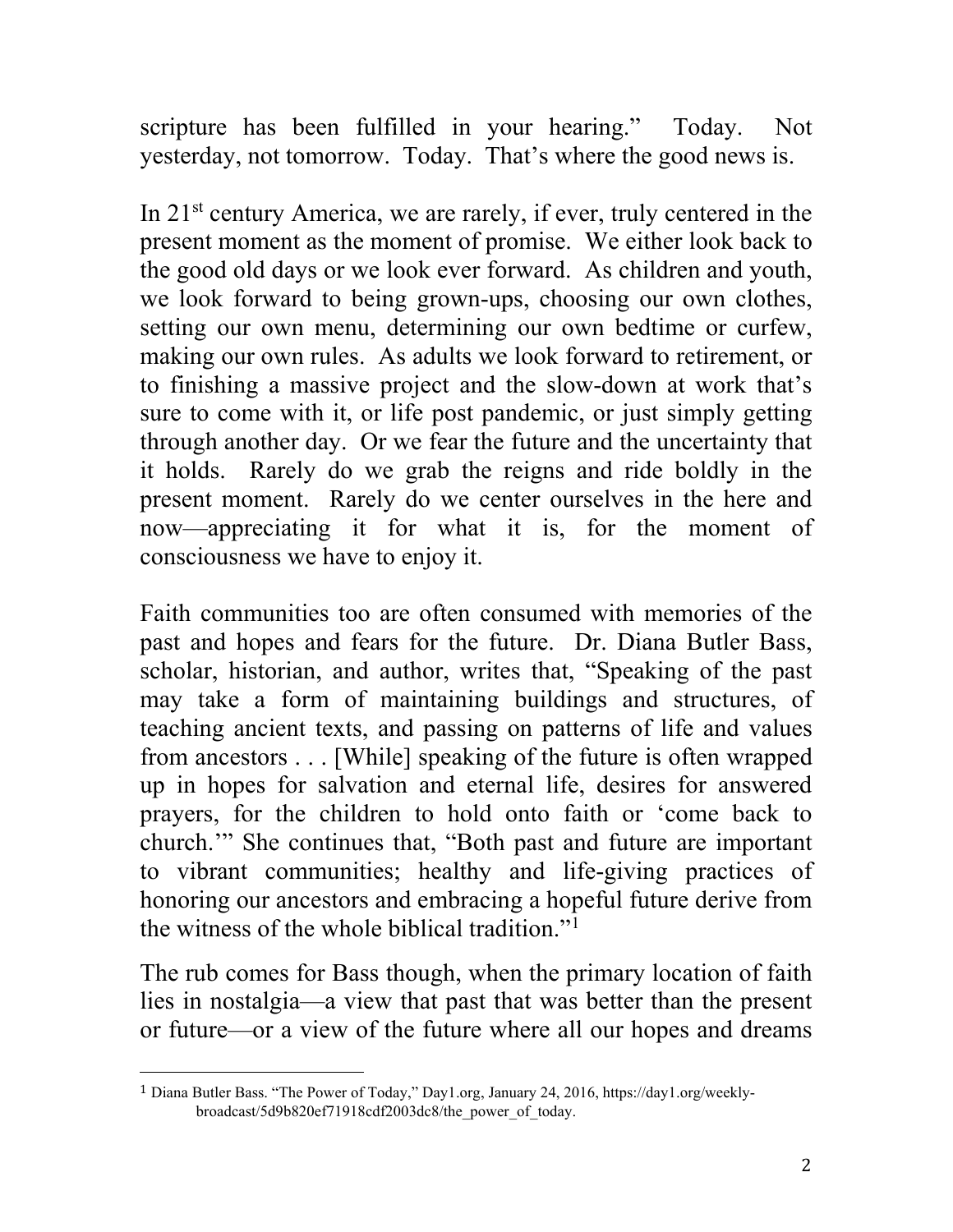as well as our deepest fears are located in things yet to come. Clearly, Bass wasn't writing during COVID-19 when literally everyone is nostalgic for the past and hopeful for the future! I can't tell you how many times folks have told me how things used to be and how much they're looking forward to them being that way again. I can't tell you how many times I've said and thought exactly the same things.

Still, Bass makes an awfully good point: if we're always longing for the past or either fearing the future or waiting for a better future, that's kind of a problem. Truth be told, that's exactly where a lot of people are, pandemic aside. And it's where a lot of churches are, with memories of the old days when children and youth filled the church, but were never heard because they were so well-behaved; when there were well-attended programs and ministries for people of all ages on every day of the week; when Sunday services were filled to capacity and schools didn't schedule sporting events during church; when the coffers overflowed, people didn't complain about the old hymns, and coffee was served in china cups. Sometimes, the memories of the past become a stumbling block to the present. Thankfully, most churches don't just reflect on the good ole days, they also fret about the future.

Most of the statistics coming out since the mid-70s have showed declining membership in mainline congregations like ours, aging membership, and the national rise of a scary new group called the "Nones," also known as the religiously unaffiliated. With mainline churches closing left and right, shrinking denominational safety nets, and the burgeoning number of Nones, congregations often get fixated on fretting for the future.

The problem with these outlooks, though, is when we're grieving all that's been lost, we don't notice all that hasn't been lost—all the wonderful things, traditions, people, values, that have been carried on. When we're fretting about the future, we don't notice